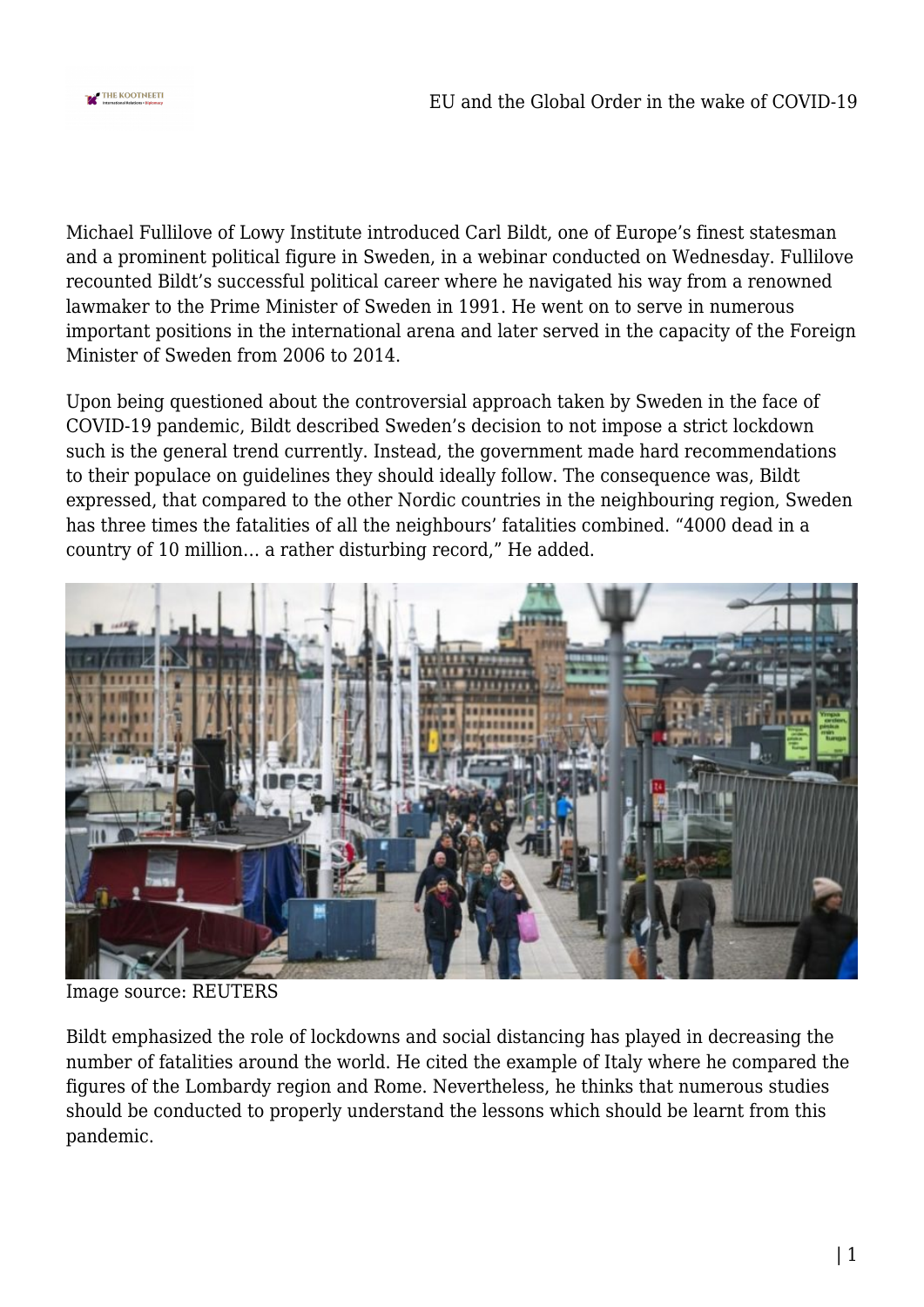

He stated that as the world is still in relatively earlier stages of the pandemic, it is still hard to determine the extent of its effects on the economy. However, he believes that as Sweden is integrated with the global economy, it will go into the expected downturn just as any other country.

Bildt informed of the "fairly bad experience" Europe had at first during the initial outbreak of the pandemic as certain big countries such as France closed borders. Fortunately, the internal market, which is the key to the European economy, is functional again and the EU is going to propose a rescue package which will soon help repair the various national economies in the region. He also mentioned the instrumental role that Germany has played in bridging the North-South divide.

On the inevitable topic of Brexit, Bildt commented that the EU is losing a significant country and Britain is losing significant support, while both of them are losing "foreign policy weight". The long-term effects of Brexit largely depend on the nature of the agreement when it will be concluded and the factors that influence it such as the restricted timeline. An important outcome will be the strategic partnership the two are able to forge on the other side of the agreement.

Bildt conveyed his views on the United States' reaction the pandemic and the possible impact it can have on the world order. The United States is going to be preoccupied with the Chinese threat and there is a high chance of increased conflicts and less cooperation in the global order. A factor that has major significance is whether President Trump stays in the White House or not. This is the first time that the United States has not taken a leadership position in any kind of global crisis. Bildt commented, "that is fundamentally new and disturbing," as the focus remains on 'America First'.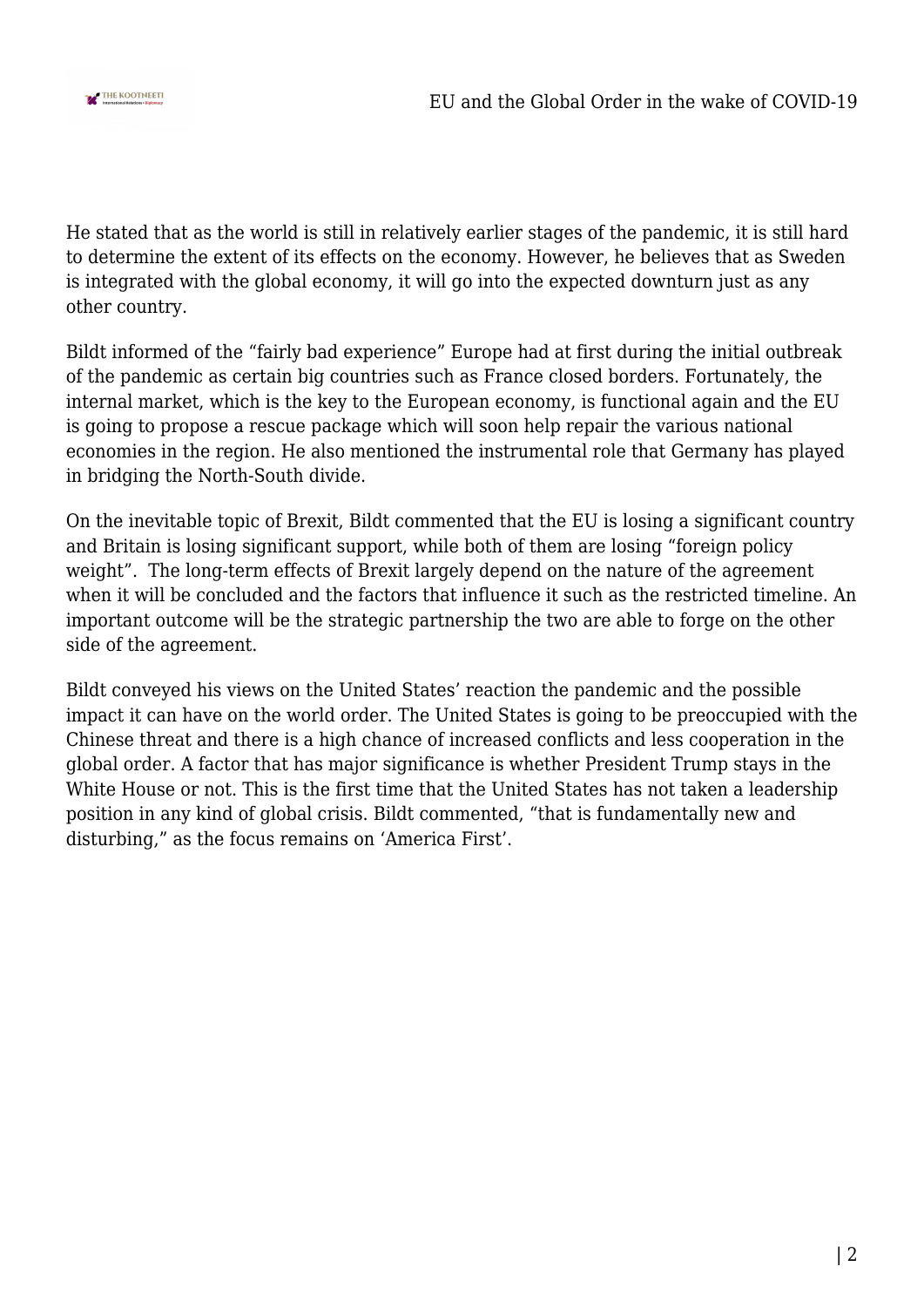



Image source: Bloomberg

Countries such as those in Europe should come together and formulate coherent security policies so they too can become global players and not get trampled by China or Russia. The question Australia raised about conducting an independent investigation into the origin of COVID-19 was reasonable, according to Bildt. There always has been an inquiry in prior similar situations such as SARS. However, questions should not be raised only in regard to China's behaviour but other international states as well who made mistakes in the handling of the pandemic.

Europe's shift in perception of China as a commercial opportunity to a strategic player has been evident since before COVID-19. It was first Berlin last year, followed by the EU commission who started viewing China as a systematic competitor. This shift has accelerated in during the pandemic but it will not be as extreme as witnessed in the United States. Europe would want both competitions as well as engagement with China. Sweden's relationship with China, in particular, has soured since a diplomatic tiff over a Chinese-born